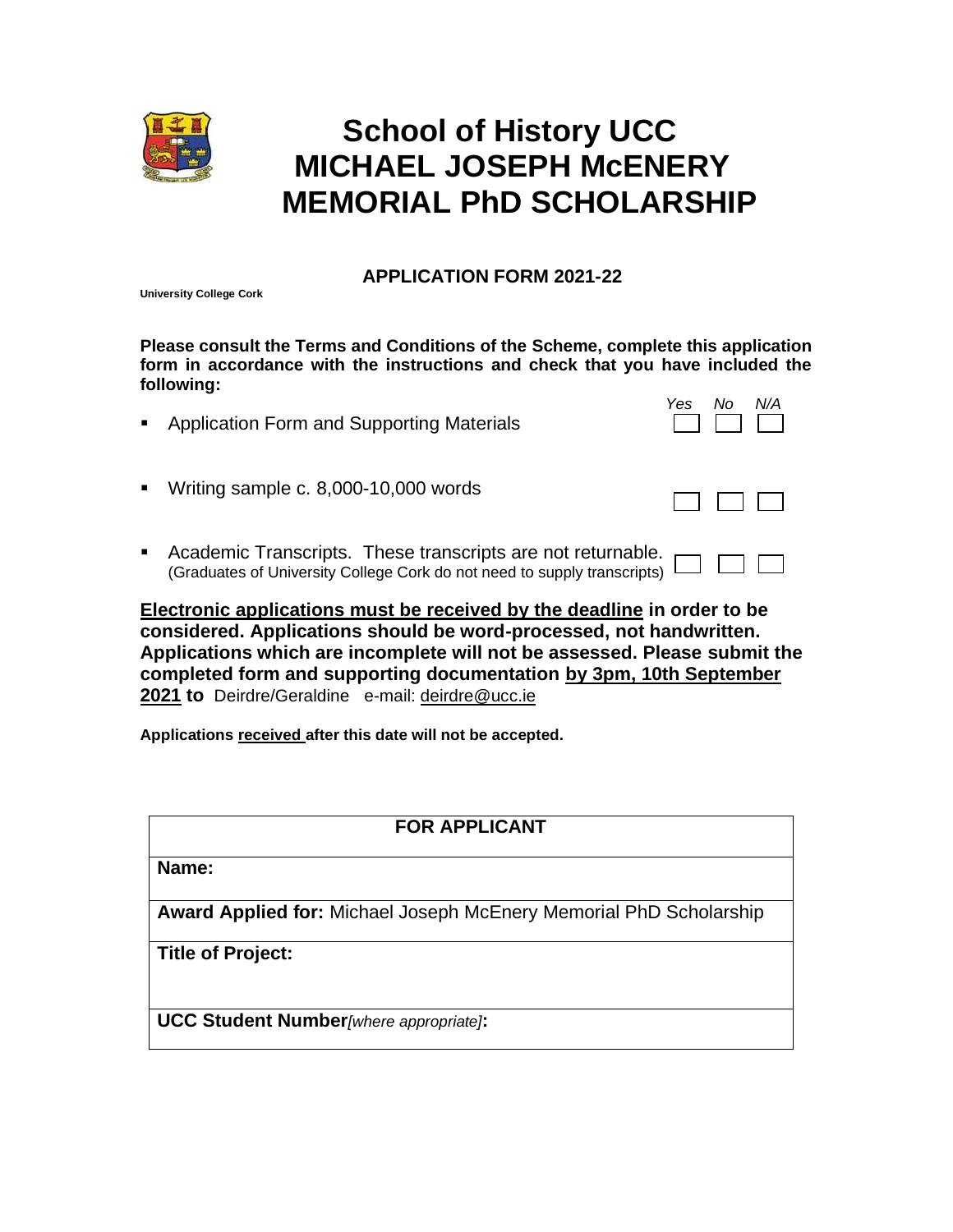**1**. **NAMES:***(Surname, First Name(s))* **2**. **DATE OF BIRTH:**

### **3**. **CONTACT ADDRESS: 4. TEL:**

### **5. E-MAIL:**

### **7. UNDERGRADUATE CAREER:**

*(including details of any qualifying examinations to enter postgraduate studies.)*

| Name of<br>Institution(s)<br>Attended: | Years<br>Registered<br>From:<br>To: | Title of<br>Qualification(s): | Subjects: | Awarding<br>Institution(s): | Level/<br>Class/<br>Grade: | <b>Date</b><br>Conferred: |
|----------------------------------------|-------------------------------------|-------------------------------|-----------|-----------------------------|----------------------------|---------------------------|
|                                        |                                     |                               |           |                             |                            |                           |
|                                        |                                     |                               |           |                             |                            |                           |
|                                        |                                     |                               |           |                             |                            |                           |

### **8. POSTGRADUATE CAREER: DEGREES/DIPLOMAS**

*(insert projected date of initial registration on the PhD/PhD Track/MPhil)*

| Name of<br>Institutions(s)<br>Attended: | Years<br>Registered<br>From:<br>To: | <b>Title of</b><br>Qualification(s): | Subjects: | Awarding<br>Institution(s): | Level/<br>Class/<br>Grade: | Date<br>Conferred: |
|-----------------------------------------|-------------------------------------|--------------------------------------|-----------|-----------------------------|----------------------------|--------------------|
|                                         |                                     |                                      |           |                             |                            |                    |
|                                         |                                     |                                      |           |                             |                            |                    |
|                                         |                                     |                                      |           |                             |                            |                    |

### **9. PUBLICATIONS/ACCEPTED FOR PUBLICATION:**

*(please insert full bibliographical entry for each item).*

*Title Where Published/Submitted*

# **10.PLEASE LIST GRANTS AND SCHOLARSHIPS ALREADY AWARDED AND ALSO**

**THOSE APPLIED FOR ….** (*Failure to disclose such awards will result in disqualification.*)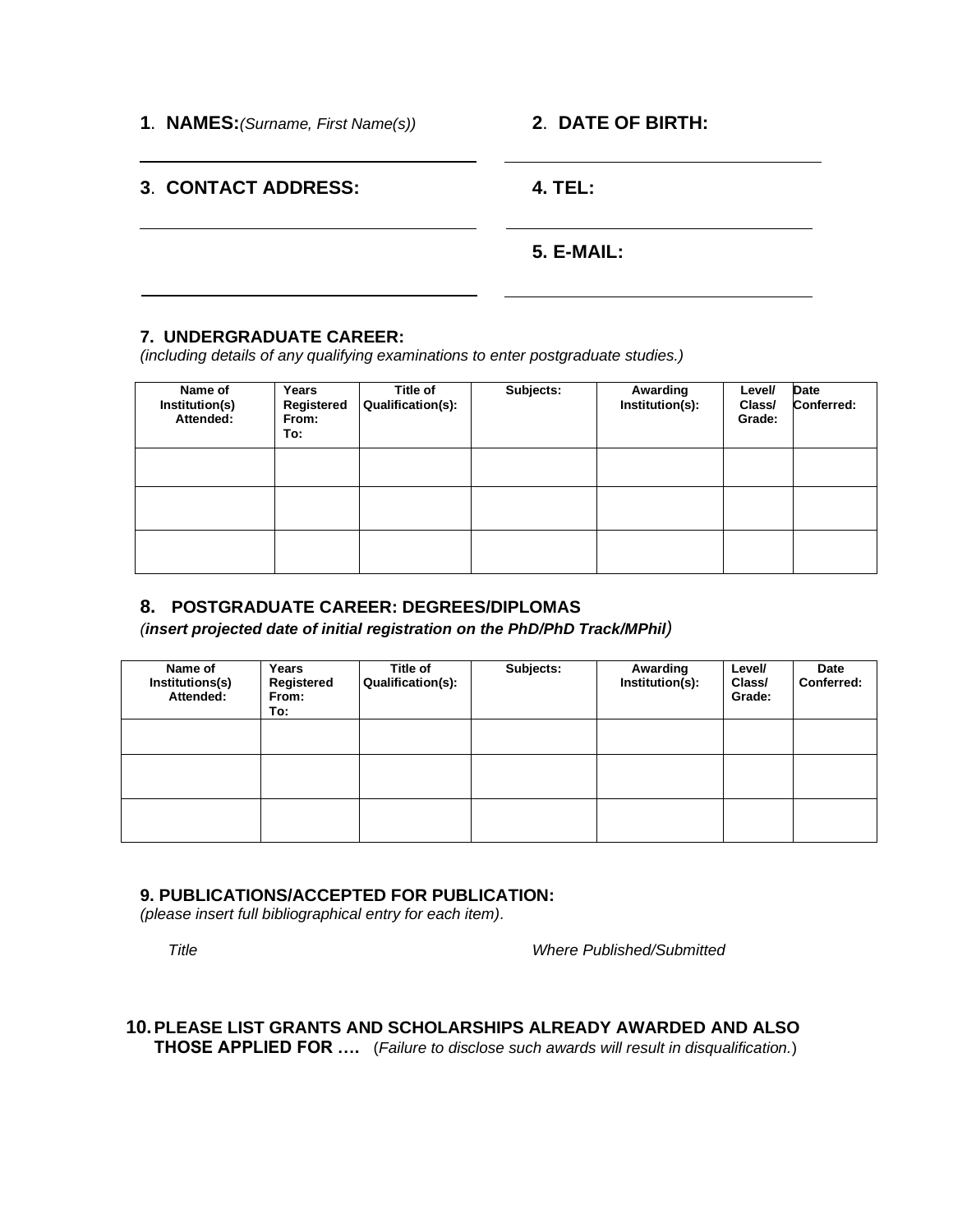### **11.OTHER RELEVANT ACADEMIC OR PERSONAL DETAILS:**

### **12.TEACHING COMPETENCIES**

Outline your competencies, e.g. teaching qualifications, experience, relevant transferable skills, adaptability to teaching environments (presentation skills, discussion facilitation etc.), teaching methods (traditional/innovative), interpersonal skills, administration, feedback to students etc. No more than 300 words.

### **13. TEACHING FLEXIBILITY**

Outline your estimated capacity and willingness to tutor historical content beyond your research area in order to meet the School of History's tutoring needs. No more than 150 words. Please indicate the courses for which you would feel comfortable tutoring.

### **14.TITLE AND SHORT DESCRIPTION OF RESEARCH PROJECT:***(no more than 50 words).*

### **15. RESEARCH SUPERVISOR(S)/ADVISOR UNDER WHICH THE RESEARCH IS BEING CARRIED OUT:**

**16. RESEARCH PROJECT:** *Please include the following, making sure to respect the word limits:*

*a. Description of the project [maximum length 500 words]*

*b. Outline of your research methodology [max. 300 words]*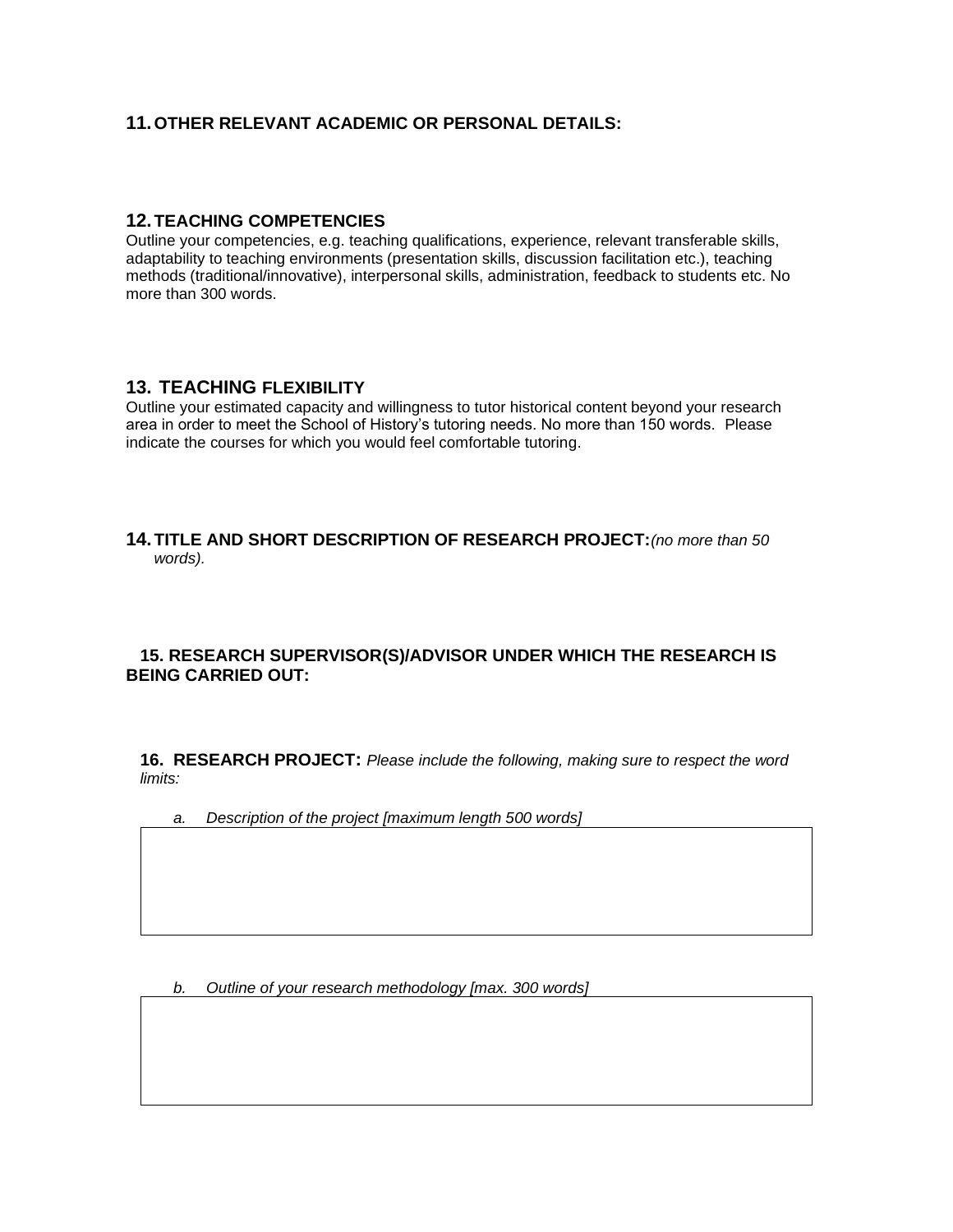*c. Outline of why your research merits the support of the Michael Joseph McEnery Memorial PhD Scholarship [max. 300 words]*

*d. Research plan, including timetable of research, necessity of research visits to other institutions, locations, resources needed, e.g. library resources, laboratory space, equipment, etc. [max. 300 words]*

### **17. REFERENCES**

References should be sent (on the appropriate form) by email, directly to Deirdre/Geraldine, School of History [deirdre@ucc.ie](mailto:deirdre@ucc.ie) by Friday 10<sup>th</sup> September 2021.

*It is the responsibility of applicants to ensure that Referees sends in the reference in on time.*

| <b>Supervisor:</b> |  |  |
|--------------------|--|--|
| <b>Position:</b>   |  |  |
| <b>Address:</b>    |  |  |
| Tel/E-mail:        |  |  |

| $\sqrt{2^{nd}}$ Referee: |  |  |
|--------------------------|--|--|
| <b>Position:</b>         |  |  |
| <b>Address:</b>          |  |  |
| Tel/E-mail:              |  |  |